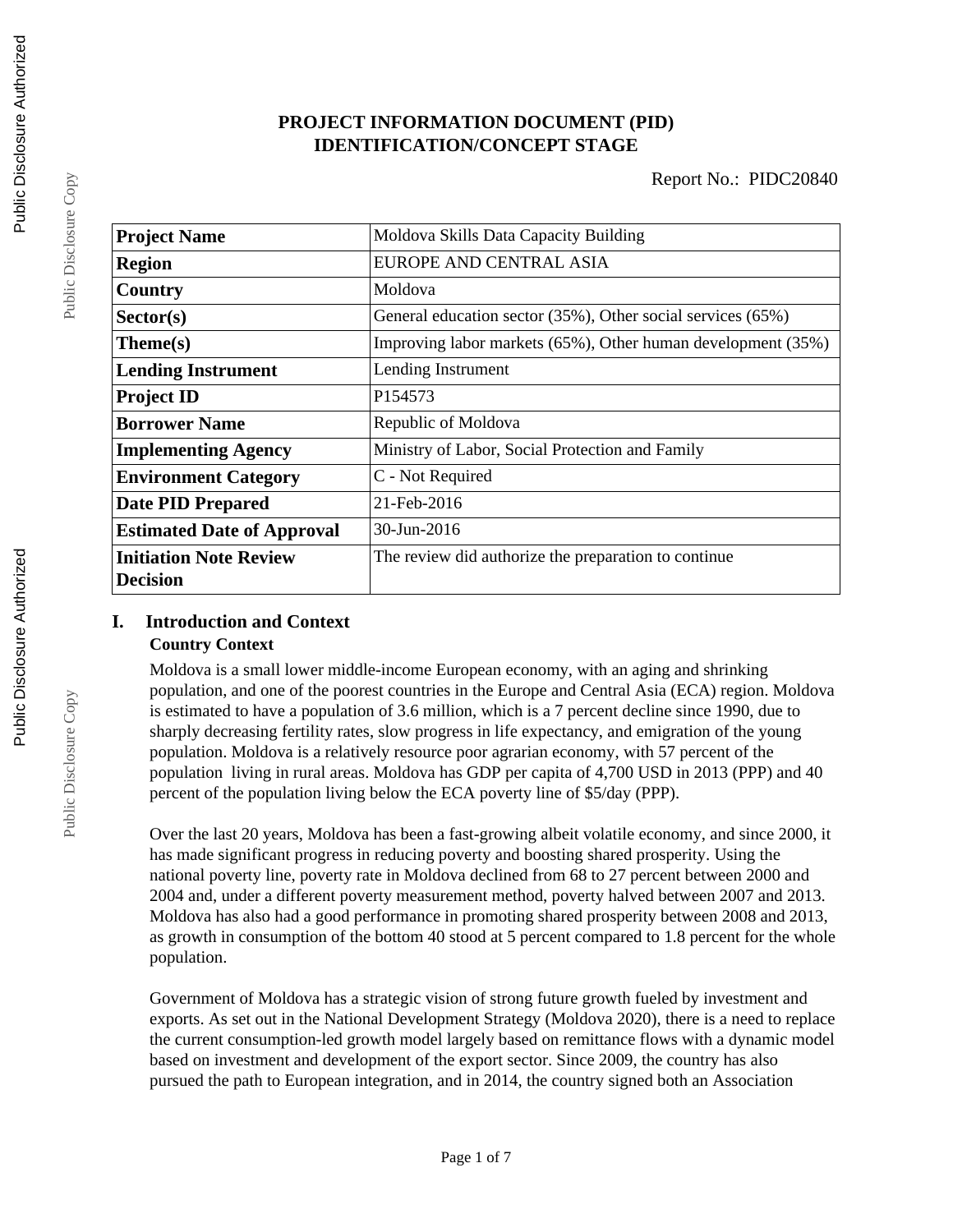Agreement (AA) and Deep and Comprehensive Free Trade Agreement (DCFTA) with the EU.

#### **Sectoral and Institutional Context**

Improving labor market outcomes is urgent given demographic challenges, but Moldova is currently experiencing very low employment rates and low productivity. Creating more and better jobs will be critical to Moldova's development, especially given forthcoming decline in workingage population. Today, however, employment rates, as measured by National Bureau of Statistics, remain low at 39 percent, driven mostly by low labor force participation. At 41 percent, Moldova's labor force participation rate is among the lowest in Europe and Central Asia, which typically stands at 60-70 percent. High rates of temporary migration and irregular informal activities, which are difficult to measure using standard Labor Force Surveys, could partly explain these outcomes. Even for people who are employed, work is often in low-productivity activities and the informality rate is high: Moldova ranked second to Romania in terms of the incidence of informal employment among self-employed in Central Eastern European countries that recently joined the EU.

High outmigration is another key characteristic of labor markets in Moldova: it is both a symptom and potential cause of poor labor market outcomes – at the same time, internal migration is low. While Moldova has very high rates of international migration (in 2013, according to conservative official statistics, about 14 percent of men and 8 percent of women at working age were working abroad or looking for work abroad), internal mobility is low. Less than 20 percent of the population aged 18 and older moved to a different city in the past 20 years.

The poor labor outcomes may come from little job creation but also from labor market mismatches, in particular in terms of skills. In the World Bank-EBRD Business Environment and Enterprise Performance Surveys (BEEPS), businesses mention skills as the third obstacle to their growth, up from fourth in 2008. A survey conducted by the Confederation of Employers also indicates important constraints to firm expansion because of skills. More than 40 percent of firms in Moldova cite skills as a major or severe constraint to growth, and as many as a third of firms have problems in filling vacancies, especially for skilled staff. The latest results from the Programme for International Student Assessment (PISA) survey available for Moldova shows that there is one year gap between Moldovan students and their OECD peers. Deficits of relevant labor market information for students and job seekers making skills-related decisions is also likely to exacerbate the extent of future skills mismatches (World Bank forthcoming).

While factors other than skills could also be reducing labor force participation, their contribution to suboptimal labor market outcomes is likely to be smaller or decreasing with time, while the impact of skills mismatches can be expected to rise. For instance, the design of social assistance scheme (Ajutor Social) has been shown to create disincentives for formal work for low-wage earners (World Bank 2014, "Work Disincentives in Moldova"); however, the low coverage of social assistance in terms of working-age population implies that it cannot account for the poor labor market outcomes in Moldova. Moreover, the Government is currently working on improving the design of this scheme precisely to reduce work disincentives. Although remittance flows are likely to affect the labor force participation of household members who remain in Moldova (Ganta 2012), these effects are likely to decrease over the medium term as migration flows abate due to changes in external conditions or as remittance flows are reduced with second-generation migration.

The Government's is committed to improving labor outcomes and reducing mismatches. Indeed,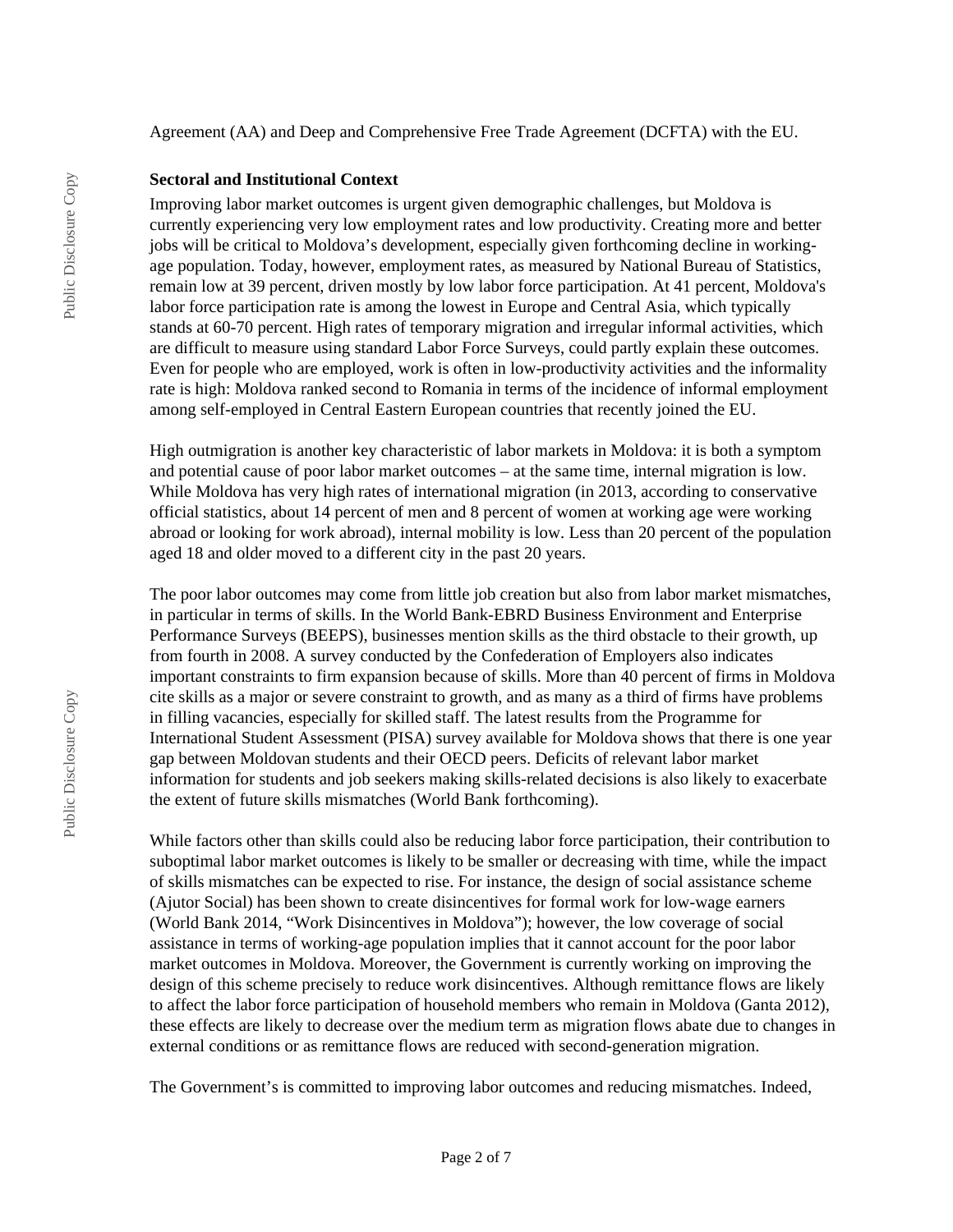"aligning education with Labor Market Needs" is the top objective of the Moldova 2020 Strategy. The Government is embarking on reforms to improve and monitor labor market information, the orientation of students, and the quality of education. The Government has improved labor market monitoring with a Professions barometer based on a survey of employers. Education reforms and monitoring efforts include: 1) revision of school curricula, in particular the course on civic education that includes a module on career orientation; 2) in vocational education, reforms to create centers of excellence; 3) in higher education, the creation of the Agency for Evaluation and Accreditation; and 4) for students aged 15 – essentially at the end of lower secondary education, a PISA assessment scheduled for 2015. The success rate at the Baccalaureate – the national centralized university entrance exam at the end of 12th grade - is decreasing (down from 68 percent in 2013 to 56 percent in 2014), sending a strong signal on fairness and minimum academic standards required to attend university. Lastly, a new Education Code approved by the Parliament made education compulsory until the age of 18.

However, the data needed to monitor this objective is not collected so far. On the demand side, data is collected by the National Bureau of Statistics and National Employment Agency. While the National Bureau of Statistics has been conducting a quarterly survey on vacancies, the information collected does not allow shedding light on skills mismatches. Indeed, the information collected so far is on: 1) Vacancies by economic activities, 2) Created new jobs, including permanents and temporaries. While this information is necessary, it is not sufficient to help inform job seekers about the competencies and skills they need to acquire. Moreover, since 2008, the National Employment Agency conducts an annual employer survey (aka Labor Market Forecast Survey, LMFS), where one question asks employers whether they experienced hiring problems due to inadequate skills, reservation wages, or lack of applicants. However, results from this (and many other questions) are currently not analyzed or reported; the only useful output from this survey is the Professions Barometer, which is derived based on the LMFS and the National Employment Agency's vacancy database (which suffers from incomplete coverage of vacancies, as some employers do not report vacancies to NEA due to transaction costs). On the supply side, the Labor Force Survey does not capture well barriers to employment – in particular those linked to skills, reservation wages, or caregiving constraints.

### **Relationship to CAS/CPS/CPF**

The project is aligned with the second pillar of the Moldova Country Partnership Strategy (CPS) for FY14-17: (ii) Enhancing Human Capital and Minimizing Social Risks. Skills development has been identified as a key priority for the country in Moldova's National Development Strategy 2020 and the Moldova CPS 2014-2017. The CPS states that "The WB will support the Government's efforts to align the education system to labor market needs, thus promoting job creation."

The project is also linked to several ongoing Bank activities. First and foremost, it is tied to the Moldova Labor TA, which strengthened dialogue with Ministry of Labor, Social Protection and Family, National Employment Agency, and Ministry of Education, and explored the role of information in educational and labor market decisions of youth using a mixed-methods survey (Moldova Jobs and Schooling Decisions Survey). The findings of this work suggest that Moldova's youth consider expected labor market outcomes as vital in their educational decisions but that there is a significant information deficit, perceived both by the youth themselves and their advisers (i.e. parents and teachers). The policy implications of this work point in the direction of better collection and analysis of labor market data, with the current project playing a large part in remedying the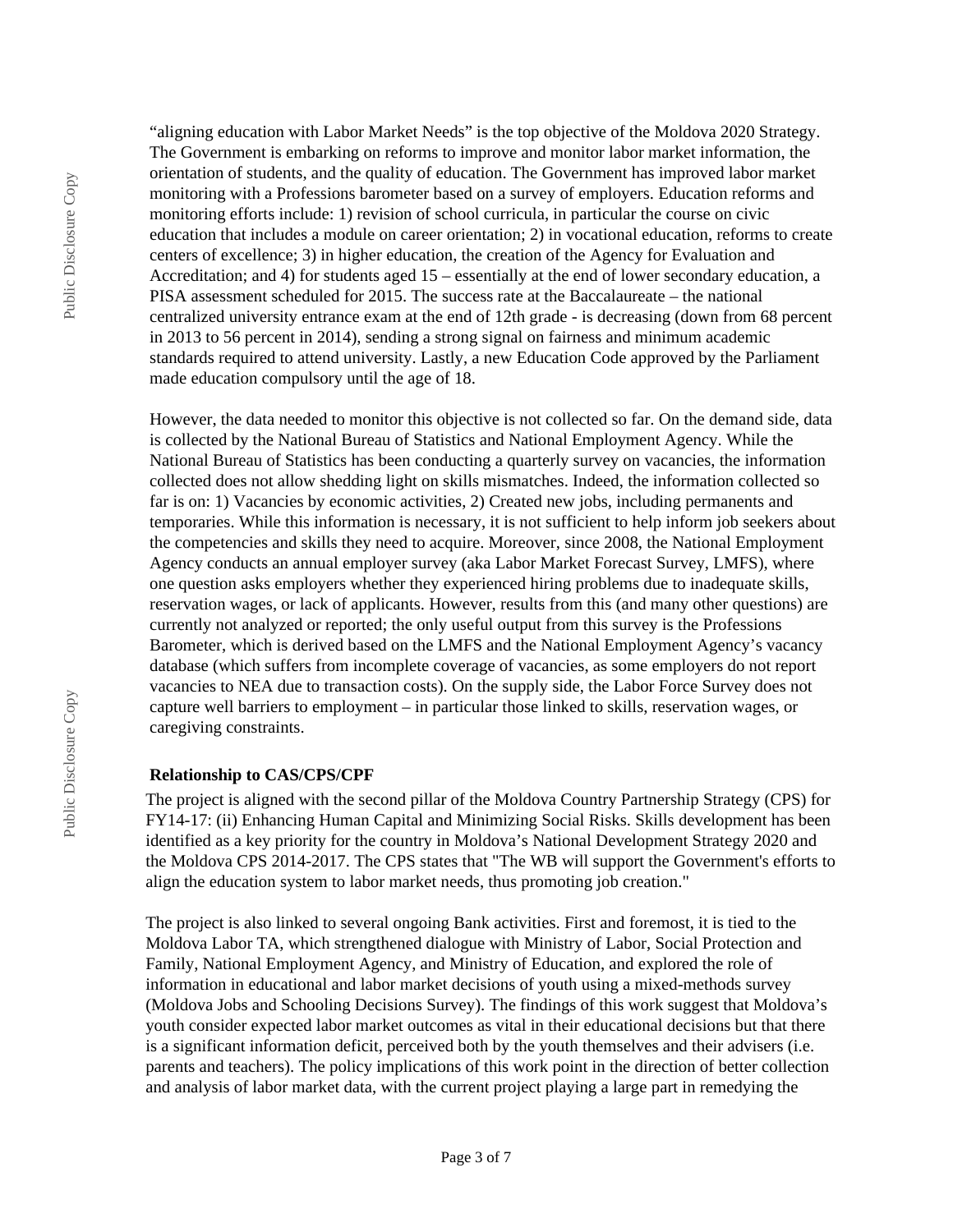observed information gaps. The project is also well aligned with the ongoing SCD, which is currently exploring skills as a critical factor in the hypotheses on Moldova's binding constraints for growth and shared prosperity, as it proposes to fill one of the current knowledge gaps on the skills demand and supply and the extent of skills mismatches. The team is also coordinating with Bank teams who are working on education issues, activation of social safety net beneficiaries, and improving Moldova's statistical capacity more generally.

## **II. Project Development Objective(s)**

# **Proposed Development Objective(s)**

To support Government of Moldova in strengthening capacity for enhanced collection and analysis of data on workforce skills and labor market needs

## **Key Results**

1) Roadmap developed for better alignment of Improve the collection and analysis of Moldova's data on for labor market forecasts

2) Collected information on the skills of the workforce and barriers to employment is used to inform skills building policies and other policies affecting skills mismatches

3) Increased capacity for data collection and data analysis developed at the MLSPF, NEA, and NBS

## **III. Preliminary Description**

### **Concept Description**

The proposed grant would strengthen the measurement of labor market mismatches in Moldova via work on two components: (1) revised employer surveys on demand for skills, and (2) revised surveys of the resident working-age population, supply of skills, and barriers to employment. The activities proposed under each of the components are outlined below.

1. Revised employer surveys on demand for skills in Moldova

Under this component, the work would focus on assessing the quality of the existing Labor Market Forecast survey of employers and introducing a module on the demand for skills. Specifically, the activities under this component would include:

1a) Assessment of the current Labor Market Forecast survey and development of recommendation for improved data collection and analysis. Currently, the National Employment Agency (NEA) produces indicators on past and future occupational demand using a brief questionnaire implemented on a nationally-representative sample of around 3,000 firms. This survey was designed with the support of the project "Consolidation of migration management capacities in the Republic of Moldova," financed by the European Union and implemented by the Swedish Public Employment Service, but is now run by the NEA with much more limited assistance. The survey allows obtaining general data on labor market trends and it is used to construct the Professions Barometer, which is used by NEA employees to provide guidance to job seekers and to plan training activities. However, these data do not provide details on the level and structure of labor demand and they utilize employers' estimates of future occupational demands rather than tracking retrospective trends, which are more reliable. Moreover, most of the survey questions are not utilized in the analysis or reporting, so the survey can be used to better address the needs of data users. Under the grant, the NEA would proceed with an assessment of the data collection and analysis of the existing Labor Market Survey, and with development of recommendations to ensure better utilization of this instrument.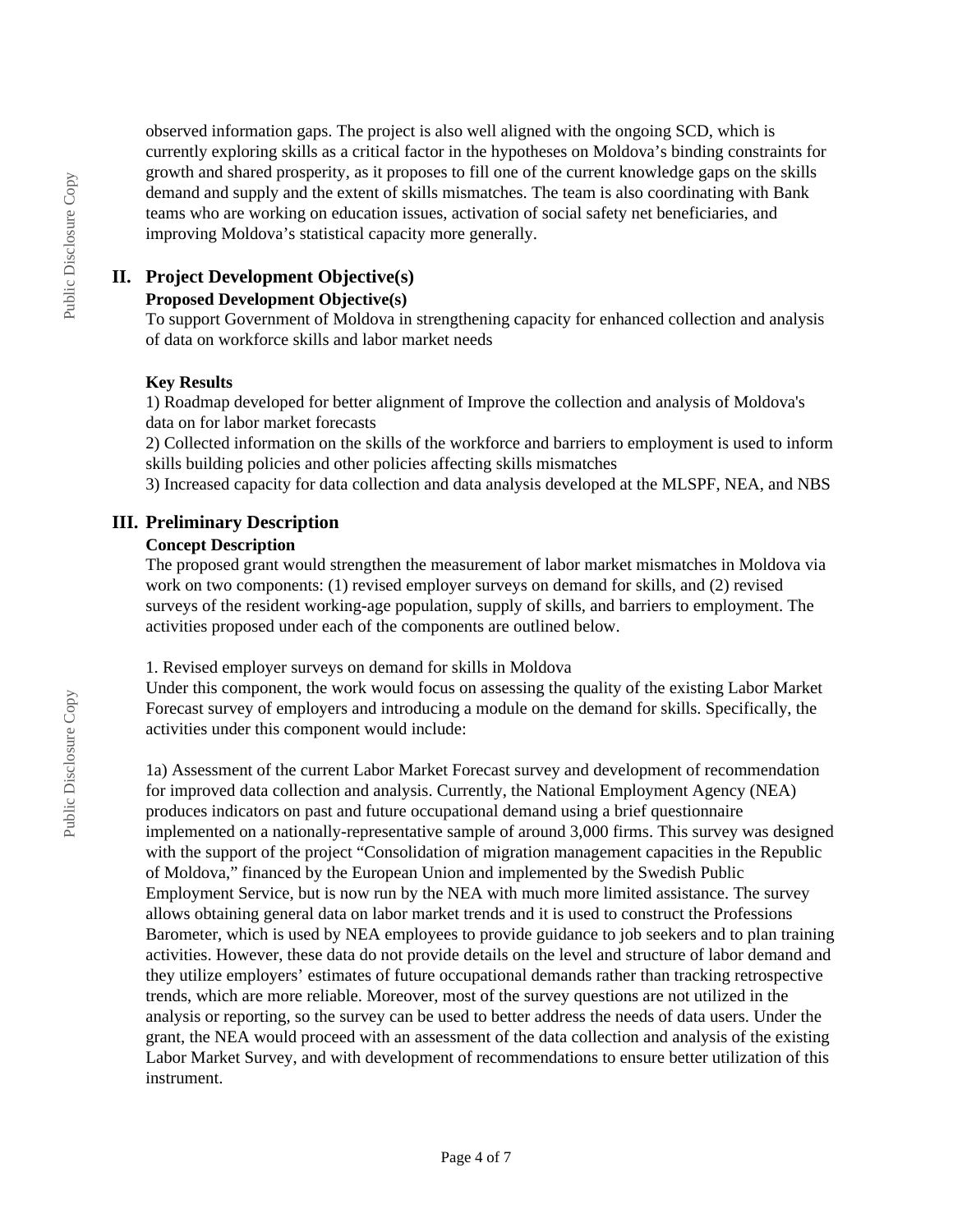1b) Design and implementation of a module on the demand for skills.

The NEA would prepare a module on the demand for skills and implement it as part of the Labor Market Forecast survey. Demand would be measured both for basic cognitive and socio-emotional skills. The module would draw on the existing employer surveys that are part of the World Bank Skills Towards Employment and Productivity (STEP) skills measurement program.

2) Revised surveys of the resident working-age population on the supply of skills and barriers to employment.

Under this component, the work would focus on producing new data measuring the supply of different dimensions of skills (focusing on cognitive and socioemotional) and barriers to employment for Moldova's working-age population that resides in Moldova. The data collection on the new modules (on skills and barriers to employment) would be conducted separately from the Labor Force Survey (LFS), but the team will rely on the National Bureau of Statistics (NBS) to draw a nationally-representative sample using the same sampling methodology as for the LFS, and to provide the implementing agency with the full LFS questionnaire and training manuals in order to collect comparable basic labor market information. The final product (modules on skills and barriers to employment) would be discussed extensively with the NBS to provide them with the capacity to implement similar methodology independently in future waves of the LFS or as ad-hoc surveys. Specifically, the activities in this component would include:

2a) Design of a module on supply of skills of Moldova's resident working-age population Educational attainment explains only a portion of labor market outcomes, as the quality of formal education and participation in non-formal learning can mediate this relationship. In order to better understand labor market outcomes, actual skills possessed by individuals need to be measured. These include cognitive skills (such as literacy, numeracy, memory) as well as socioemotional skills commonly valued by employers (such as conscientiousness, openness to experience, grit, and decision-making). In this activity, MLSPF would design a module measuring these skills. The latest supply-side STEP questionnaires and similar surveys conducted in other countries (e.g. Bulgarian Longitudinal Inclusive Society Survey, aka BLISS, in Bulgaria, and the European Skills and Jobs Survey) would inform the design of the skills module.

#### 2b) Design of a module on barriers to employment.

With very low employment rates, mostly due to low labor force participation, there is a need to better understand barriers to employment in Moldova. Aside from lack of adequate skills, barriers to internal mobility, high reservation wages, and caregiving duties could be important constraints to job matching. The proposed module would assess the willingness of individuals to get closer to jobs, either by migrating internally or accepting a long commute. It would assess whether the barriers to mobility are due to market and coordination failures (e.g. transportation problems arising from high geographical fragmentation of employers) or due to low willingness to change location (e.g. due to poor functioning of land and rental markets). It would also explore the reservation wages and caregiving duties and norms for those who are not in employment.

#### 2c) Data collection of the household survey

In this activity, the basic LFS questionnaire would be complemented with modules on skills and barriers to employment, and data would be collected on a nationally-representative sample of households in Moldova (using NBS to draw this sample). Such data will allow understanding how skills correlate with labor market outcomes in Moldova. In particular, by comparing the skills of the employed to those of the unemployed and inactive, it will provide additional and more direct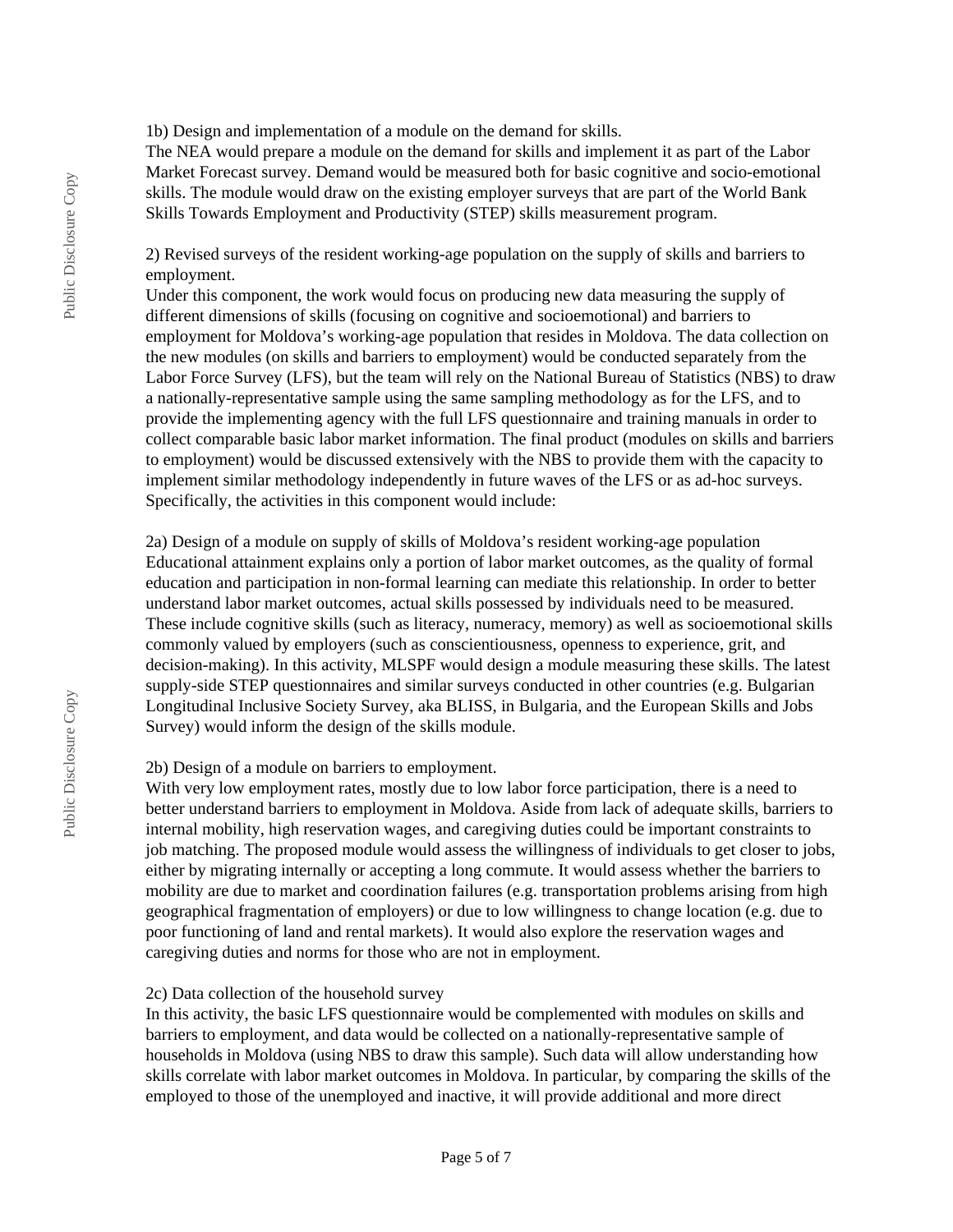measurement of skills-related barriers to labor force participation and employment faced by different population groups in Moldova. Questions on utilization of different skills in and out of the workplace, educational qualifications for the jobs held by the employed, and questions on the first jobs held after schooling would enable an in-depth assessment of how different skills are utilized and how they contribute to school-to-work transition.

### 3. Capacity building

Capacity building activities would ensure sustainability of data collection and data analysis. Given that data collection on skills is new in Moldova, development of detailed TORs and manuals would be necessary to ensure adequate design and implementation of the new modules. These activities would draw on the experience of the STEP surveys, which have been collected in a few cases by public employment services. In particular, project stakeholders will be heavily involved in adapting existing survey instruments to the Moldovan context. In terms of implementation of the new modules, capacity-building activities would focus on how to minimize non-response and missing values. For data analysis, Stata training will be provided to the staff in project stakeholder agencies. The implementing agency will be encouraged to disseminate the results of the activity, and the team will use blogs to do so as well.

## **IV. Safeguard Policies that Might Apply**

| <b>Safeguard Policies Triggered by the Project</b> | <b>Yes</b> | N <sub>0</sub> | TBD |
|----------------------------------------------------|------------|----------------|-----|
| Environmental Assessment OP/BP 4.01                |            | ×              |     |
| Natural Habitats OP/BP 4.04                        |            | x              |     |
| Forests OP/BP 4.36                                 |            | x              |     |
| Pest Management OP 4.09                            |            | x              |     |
| Physical Cultural Resources OP/BP 4.11             |            | x              |     |
| Indigenous Peoples OP/BP 4.10                      |            | ×              |     |
| Involuntary Resettlement OP/BP 4.12                |            | ×              |     |
| Safety of Dams OP/BP 4.37                          |            | ×              |     |
| Projects on International Waterways OP/BP 7.50     |            | ×              |     |
| Projects in Disputed Areas OP/BP 7.60              |            | ×              |     |

## **V. Financing** *(in USD Million)*

| Total Project Cost:                                 | 0.3 | Total Bank Financing: 0 |  |
|-----------------------------------------------------|-----|-------------------------|--|
| Financing Gap:                                      |     |                         |  |
| <b>Financing Source</b>                             |     | Amount                  |  |
| Borrower                                            |     |                         |  |
| <b>Trust Fund for Statistical Capacity Building</b> |     |                         |  |

## **VI. Contact point**

## **World Bank**

Contact: Victoria Levin<br>Title: Senior Econom Senior Economist Tel: 473-5392 Email: vlevin@worldbank.org